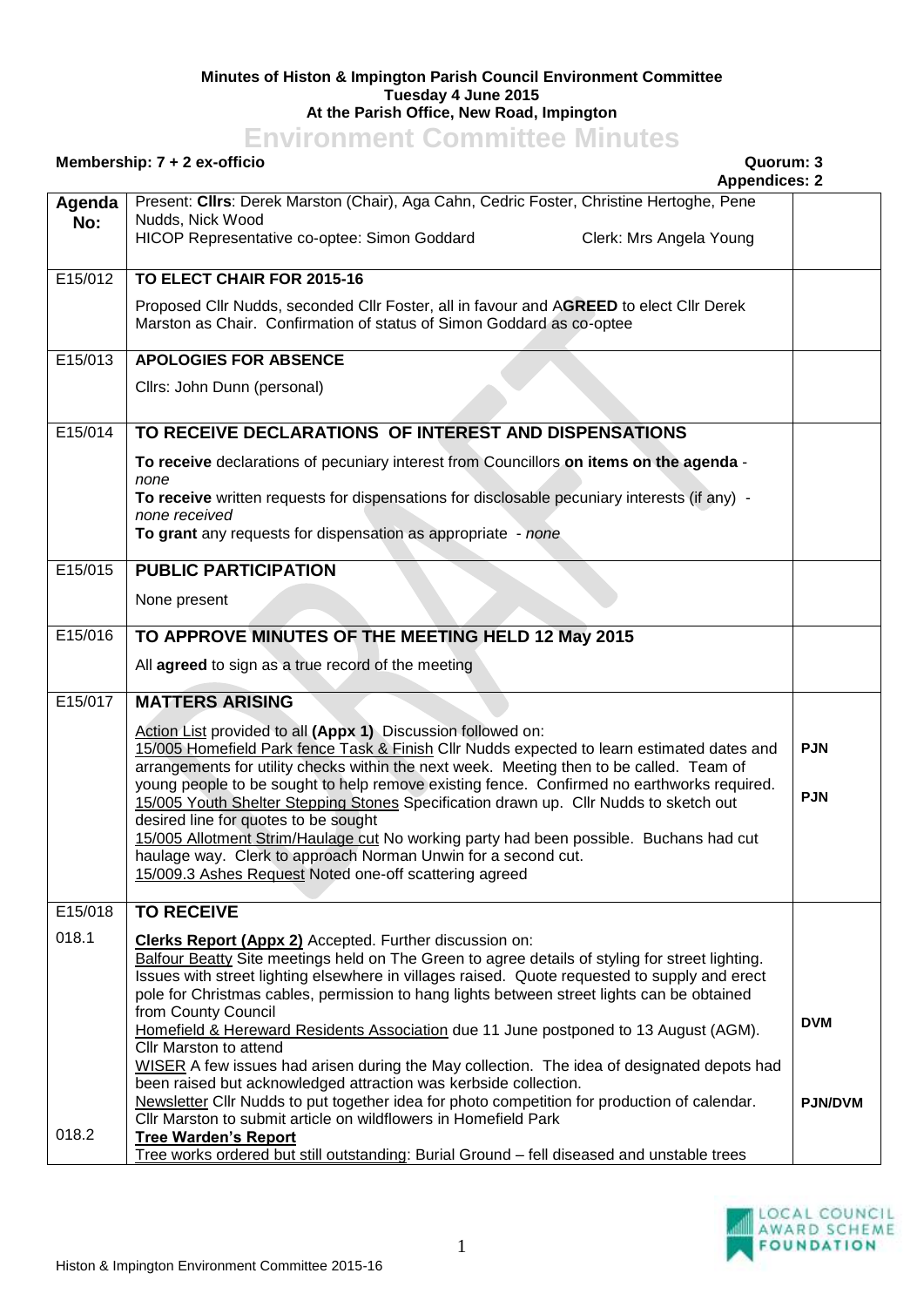|                | along Mill Lane boundary, Clay Close Lane - repollard willow, remaining 2 hours with Tates (2)                                                                                              |                               |
|----------------|---------------------------------------------------------------------------------------------------------------------------------------------------------------------------------------------|-------------------------------|
|                | men and chipper). Tree Work applications: H&I Parish Council Burial Ground, Clay Close<br>Lane, The Coppice, The Green; 101 Station Road - works previously approved and works              |                               |
|                | have been partially undertaken; Ashley House - high hedge. No objections. Tree work                                                                                                         |                               |
|                | request: 65 Station Road - no objection, agreed to send standard letter and Tree Policy to                                                                                                  |                               |
|                | resident so they can apply for permission and carry out works according to our guidance; 7<br>The Coppice – awaiting quote. Letter of thanks from resident of Spring Close re recent tree   |                               |
|                | works in the Burial Ground Tree Planting: Manor Field - the Big Plant Scheme. The                                                                                                           |                               |
|                | enviro.vols would like to take advantage of free trees from The Woodland Trust and start                                                                                                    |                               |
|                | planting this Autumn. Agreed                                                                                                                                                                |                               |
| 018.3          | Allotment Officer's Report Glebe Way: Successful pick your plot and meet your neighbours<br>working party held. Well attended - especially by enviro.vols. All arisings cleared and burned. |                               |
|                | Good level of activity on plots, especially from new plot holders. Combination gate lock to be                                                                                              |                               |
|                | considered. Gatehouse Road: Also successful working party. All arisings cleared and burned,                                                                                                 |                               |
|                | also arisings from digger work completed by Jim Gardiner. Letters to be sent to some plot                                                                                                   |                               |
| 018.4          | holders regarding state of plot. Chippings to be spread.<br>Footpath Officers' Report Next agenda                                                                                           |                               |
| 018.5          | <b>Sustainability Working Party Report (Appx 2)</b>                                                                                                                                         |                               |
|                | Additionally noted chicken wire and posts had been purchased from budget set of £200                                                                                                        |                               |
| 018.6<br>018.7 | <b>Public Art Working Party No report.</b> Cllr Marston to contact convener Cllr Payne for update<br>HICOP Report Simon Goddard reported on new Committee members details; Open Garden      | <b>DVM</b>                    |
|                | plans for 14 June and Tidy Up day 7 June. Bird In Hand Breakfast due during Feast Week.                                                                                                     |                               |
|                | Bat box to be sited in woods                                                                                                                                                                |                               |
|                |                                                                                                                                                                                             |                               |
| E15/019        | <b>TO REVIEW</b>                                                                                                                                                                            |                               |
| 019.1          | Terms of Reference and Membership numbers Current details supplied to all. Comments to                                                                                                      | All                           |
| 019.2          | clerk by 1 July for next agenda<br>Biodiversity Verge Planting Cllr Marston reported on:                                                                                                    | Comm                          |
|                | - Article written for future newsletter by Cllr Moulder                                                                                                                                     |                               |
|                | - New information received from Ruth Moulder suggesting 4 trial sites                                                                                                                       |                               |
|                | - input from grass contractors on suitable sites                                                                                                                                            | June                          |
|                | Agreed to recommend 4 sites are trialled at full Council June. Map/plan to be made available.<br>Presentation slides to be forwarded to all Committee members                               | <b>Full</b><br><b>Council</b> |
| 019.3          | Opportunities for Events in Open Space areas Standard agenda item. Some debate on remit                                                                                                     |                               |
|                | of Environment Committee in this respect and Public Art options available. Cllr Cahn to                                                                                                     | <b>AC</b>                     |
|                | investigate possible partnership working with the Shakespeare Festival and report back. Next<br>agenda                                                                                      |                               |
| 019.4          | Balfour Beatty update See clerk's report                                                                                                                                                    |                               |
|                |                                                                                                                                                                                             |                               |
|                |                                                                                                                                                                                             |                               |
| E15/020        | <b>TO APPROVE</b>                                                                                                                                                                           |                               |
|                | Capital Request for wooden fencing at Homefield Park and Manor Field Initial quotes indicate                                                                                                |                               |
|                | slightly higher costs than budgeted for under Capital Projects (£1,250). Agreed to prepare                                                                                                  |                               |
|                | paper for Full Council June to request release of necessary funds.                                                                                                                          |                               |
| E15/021        | OTHER MATTERS AND CORRESPONDENCE                                                                                                                                                            |                               |
|                | <b>None</b>                                                                                                                                                                                 |                               |
| E15/022        |                                                                                                                                                                                             |                               |
|                | Date of next meeting                                                                                                                                                                        |                               |
|                | Tuesday 7 July 2015                                                                                                                                                                         |                               |
| E15/023        | Items for next agenda/s, to include:                                                                                                                                                        |                               |
|                | Mapboards                                                                                                                                                                                   |                               |
|                | Opportunities for events in Open Space areas                                                                                                                                                |                               |
|                | Price Review for Village Green                                                                                                                                                              |                               |
|                |                                                                                                                                                                                             |                               |
|                | Meeting Closed: 8.35 pm                                                                                                                                                                     |                               |